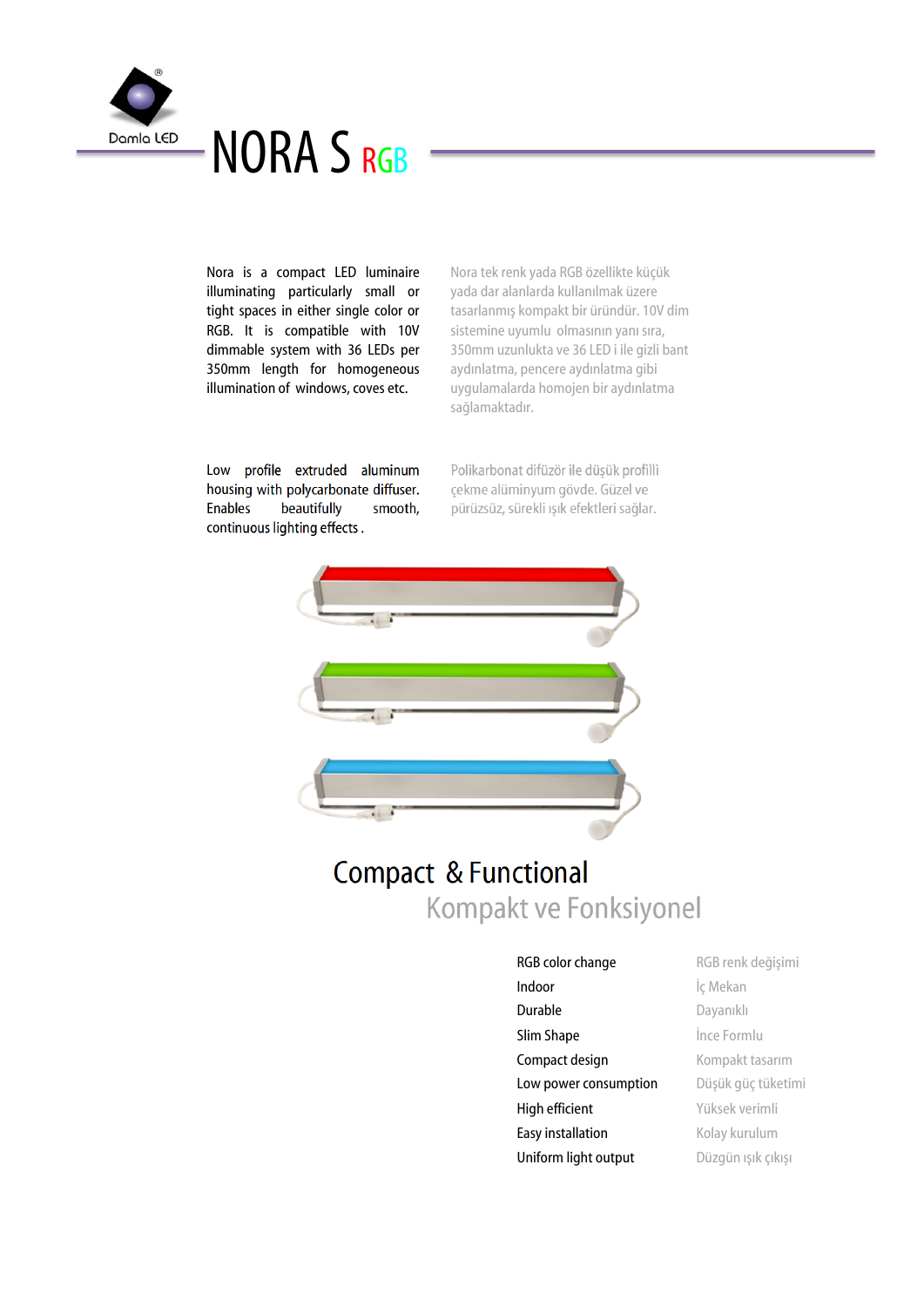## MECHANICAL SPECIFICATIONS **І** MEKANİK ÖZELLİKLER

| <b>Version</b>          | Versiyon         | DA-PLS24-RGB □                                                                     | DA-PLS36-RGB □ |
|-------------------------|------------------|------------------------------------------------------------------------------------|----------------|
| <b>Dimensions</b>       | Boyutlar         | L 350 mm $\times$ W 41 mm $\times$ H 33 mm                                         |                |
| Weight                  | Ağırlık          | $0.3$ kg.                                                                          |                |
| Housing                 | Gövde            | Aluminium housing / Alüminyum gövde                                                |                |
| <b>Housing Color</b>    | Gövde rengi      | <b>RAL 9007</b>                                                                    |                |
| Mounting detail         | Montaj detayı    | <b>Mounting bracket - W 353 mm x H 30 mm / Montaj aparati - G 353 mm x Y 30 mm</b> |                |
| Cover                   | Kapak            | Translucent plexi glass diffuser / Yarı saydam pleksi glass difüzör                |                |
| <b>Protection class</b> | Koruma sınıfı    | IP <sub>54</sub>                                                                   |                |
| Temperature range       | Sıcaklık aralığı | $-20$ °C ~ $+85$ °C                                                                |                |

## ELECTRICAL SPECIFICATIONS **І** ELEKTRİK ÖZELLİKLERİ

| Input voltage     | Giriş voltajı                                    | 24V DC                                                            |                     |
|-------------------|--------------------------------------------------|-------------------------------------------------------------------|---------------------|
| LED quantity      | LED adeti                                        | 24 LED <sub>S</sub>                                               | 36 LED <sub>S</sub> |
| Power consumption | Güç tüketimi                                     | 6W                                                                | 9W                  |
| Control Type      | Kontrol Tipi                                     | <b>External DMX512 / Harici DMX512</b>                            |                     |
| Cable             | Kablo                                            | 15cm. cable with connector / Konnektör ile birlikte 15cm. Kablolu |                     |
| Connector         | Konnektör                                        | Integrated connector IP68 / Ürüne entegre soketli IP68            |                     |
| Max. Run          | Maks. Sürme                                      | 16 pcs/100W SMPS                                                  | 11 pcs/100W SMPS    |
|                   | <b>Max. Distance to SMPS SMPS'e Maks. Mesafe</b> | 25m.                                                              | 20 <sub>m</sub>     |

## LED SPECIFICATIONS **І** LED ÖZELLİKLERİ

|                  | Due to continuous improvements and innovations, specifications may change without notice | Sürekli iyilestirmeler ve yenilikler sayesinde, özellikler önceden haber verilmeksizin değiştirilebilir                                   |                        |              |
|------------------|------------------------------------------------------------------------------------------|-------------------------------------------------------------------------------------------------------------------------------------------|------------------------|--------------|
| LED type         | LED tipi                                                                                 |                                                                                                                                           | SMD 60mA               |              |
| <b>LED</b> brand | LED markası                                                                              |                                                                                                                                           | Edison                 |              |
|                  |                                                                                          |                                                                                                                                           | DA-PLS24-RGB           | DA-PLS36-RGB |
| Lumens           | Lümen                                                                                    |                                                                                                                                           | 196 lm                 | 294 lm       |
|                  |                                                                                          | Lumen account has been enumerated in the light of all LEDs are working / Lümen hesabı tüm LED'lerin çalıştığı baz alınarak hesaplanmıştır |                        |              |
| Beam Angle       | Işıma Açısı                                                                              |                                                                                                                                           | $110^{\circ}$ standard |              |
| Lifespan         | .<br>Əmür                                                                                | 35.000 hrs (50°C) / 50.000 hrs (25°C)                                                                                                     |                        |              |

CERTIFICATIONS **І** SERTİFİKALAR

EN 62031:2008 EN 60598-2-1:1989 EN 60598-1:2004+A1:2006

CE complies with 2006 / 95 / EC

RoHS complies with 2002 / 95 / EC

Turkish Patent Institude Registration Number: 2011 05459 Türk Patent Enstitüsü Kayıt Numarası: 2011 05459



Nora is a compact LED luminaire illuminating particularly small or tight spaces in either single color or RGB.

Nora tek renk yada RGB özellikte küçük yada dar alanlarda kullanılmak üzere tasarlanmış kompakt bir üründür.

ROHS<sub>COMPLIANT</sub> CE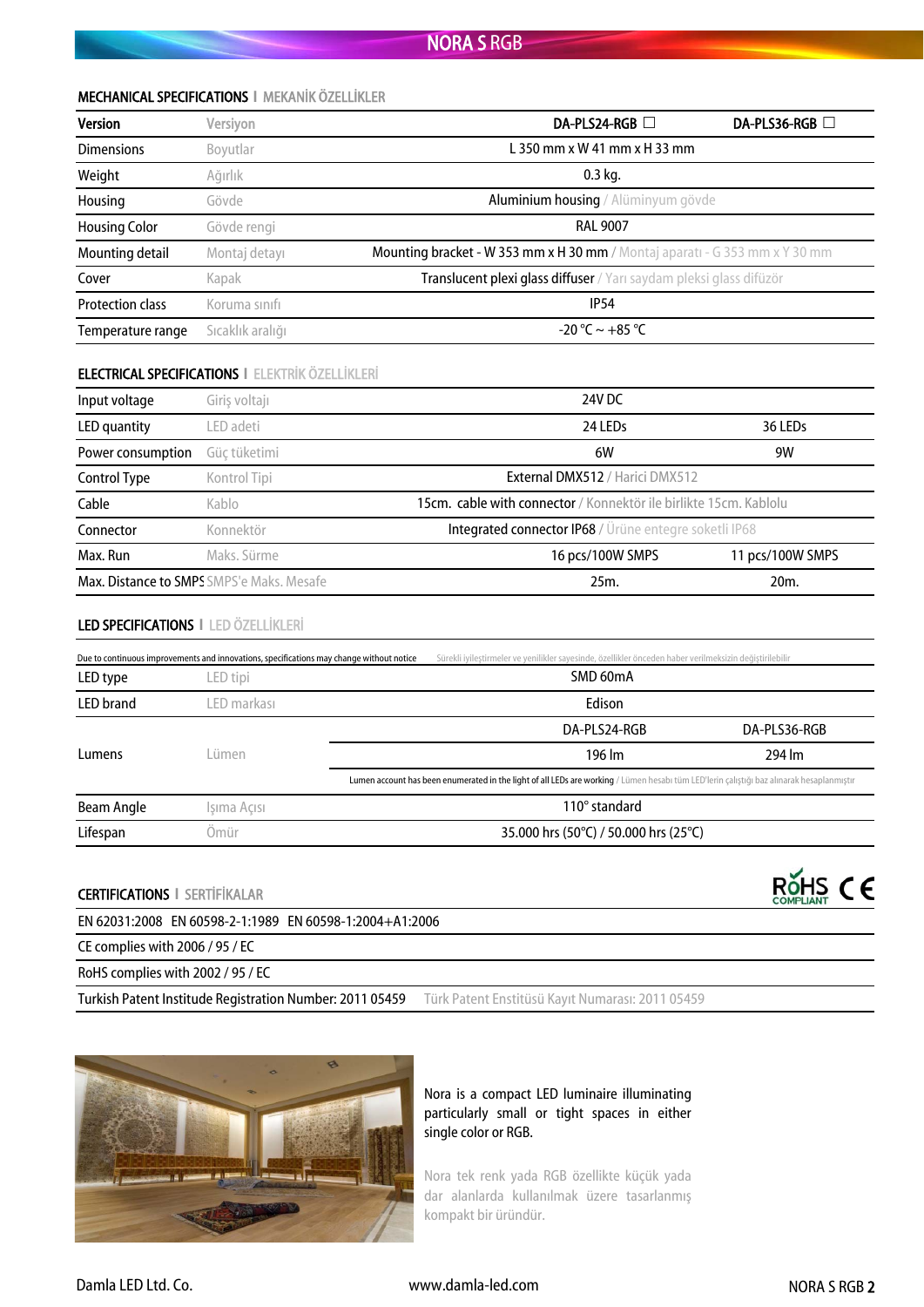## ORDER CODES **І** SİPARİŞ KODLARI

| NORA S / DA-PLS24-RGB | RGB | KGB        | Edison | DA-PLS24-RGB |
|-----------------------|-----|------------|--------|--------------|
| NORA S / DA-PLS36-RGB | RGB | ת ר<br>KGB | Edison | DA-PLS36-RGB |

## CABLE ORDER CODES **І** KABLO SİPARİŞ KODLARI

| Input Cable - 18 cm. - RGB | Giris Kablosu - 18 cm. - RGB | DA-KBIPIC-18-RGB |
|----------------------------|------------------------------|------------------|
| End Cap - RGB              | Sonlandırma Kapağı - RGB     | DA-KBIPCAP-RGB   |

# POWER SUPPLY ORDER CODES **І** GÜÇ KAYNAĞI SİPARİŞ KODLARI

| 24 Vdc / 0.75 Adc Switch Mode Power Supply   140x30x22mm   IP67   18W | DA-SMPS-2418IP  |
|-----------------------------------------------------------------------|-----------------|
| 24 Vdc / 1.1 Adc Switch Mode Power Supply 1 148x40x30mm 1 IP67 1 35W  | DA-SMPS-2435IP  |
| 24 Vdc / 2.2 Adc Switch Mode Power Supply 1 163x43x32mm 1 IP67 1 60W  | DA-SMPS-2460IP  |
| 24 Vdc / 4.5 Adc Switch Mode Power Supply   190x52x37mm   IP67   100W | DA-SMPS-24100IP |
| 24 Vdc / 4.5 Adc Switch Mode Power Supply   191x63x37mm   IP67   150W | DA-SMPS-24150IP |

# DMX RGB CONTROL SYSTEM ORDER CODES **І** DMX RGB KONTROL SİSTEMİ SİPARİŞ KODLARI

| RGB DMX Unit 3x50W/3x2A      | $\frac{1}{2}$<br>$rac{1}{2}$<br>$\bullet$<br>$\begin{array}{c}\n\circ & \bullet \\ \circ & \bullet\n\end{array}$<br><b>DA-DMX-RGB</b><br>3 x 2A max. / DMX 512<br>not even und diamete | DA-DMX-3x2   |
|------------------------------|----------------------------------------------------------------------------------------------------------------------------------------------------------------------------------------|--------------|
| DMX Signal Booster 1/4 IP20  | <b>MA-DARIK SIR-F/A</b><br>'S<br>$\bullet$                                                                                                                                             | DA-DMX-SB1/4 |
| Easy Stand Alone USB Version |                                                                                                                                                                                        | DA-SLESA-U8  |

# **Applications**

Uygulamalar

| Indoor                | Iç Mekan                          |
|-----------------------|-----------------------------------|
| Retail                | Perakende                         |
|                       | Hotels / Resorts Oteller/Resortla |
| Restaurants           | Restoranlar                       |
| Entertainment Eğlence |                                   |
| Residential           | Konut                             |
| Coves                 | Gizli Bantlar                     |



Fairmont Baku Flame Towers - Baku │ Azerbaijan Fairmont Baku Flame Towers - Bakü │ Azerbaycan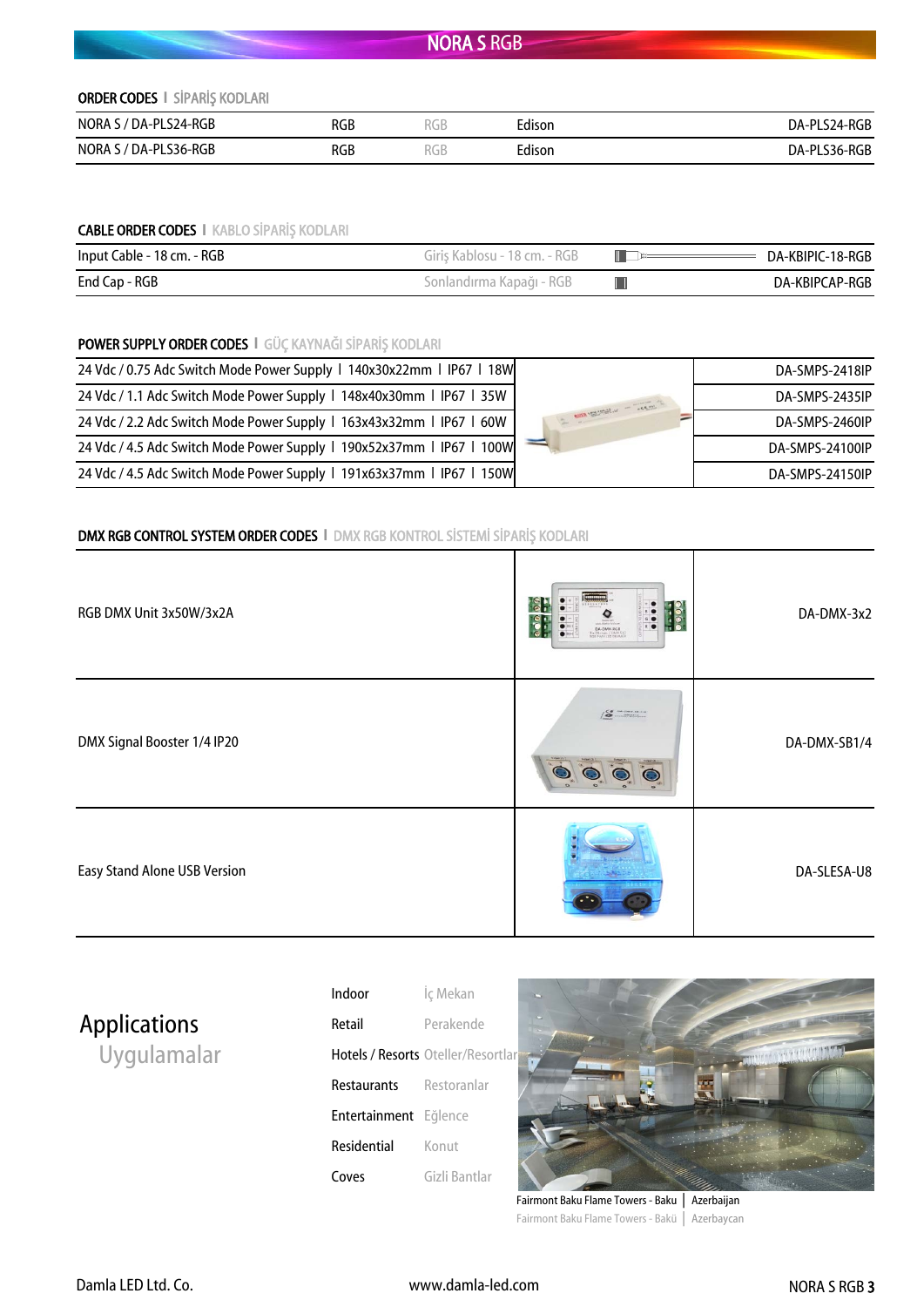TECHNICAL DRAWING - DA-PLS24-RGB **І** TEKNİK ÇİZİM - DA-PLS24-RGB



#### TECHNICAL DRAWING - DA-PLS36-RGB **І** TEKNİK ÇİZİM - DA-PLS36-RGB





## INSTALLATION DIAGRAM **І** MONTAJ ŞEMASI